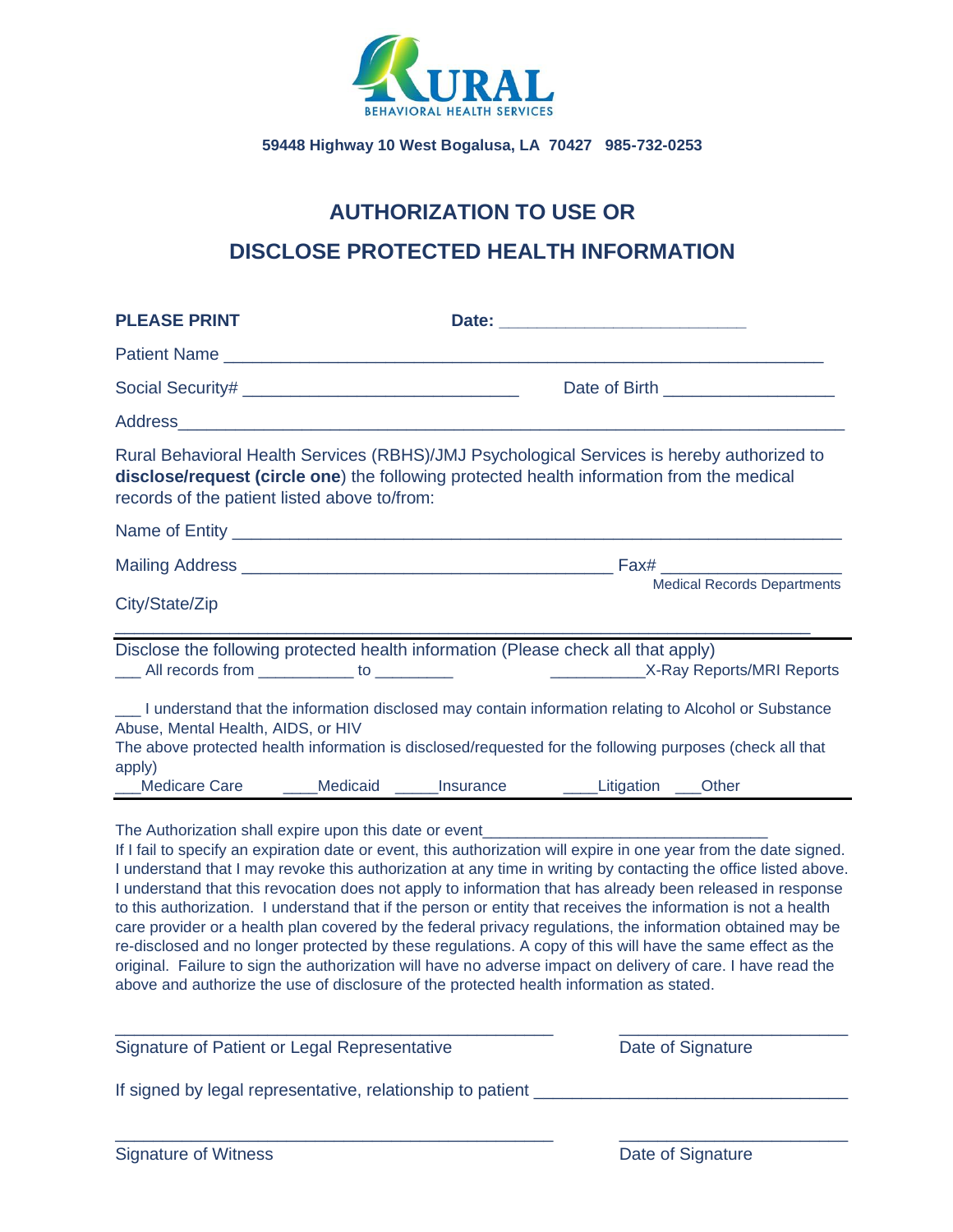

# **Client HIPAA Acknowledgment and Consent Form Consent to Email or Text Usage for Appointment Reminders and Other Healthcare Communications**

**RBHS' clients may be contacted via email and/or text messaging to remind you of an appointment and/or to provide general health reminders/information.**

**If at any time I provide an email-or text address at which I may be contacted, I consent to receiving appointment reminders and other healthcare communications/information at that email or text address from the Practice.**

| (Client Initials) I consent to receive text messages from the practice at       |
|---------------------------------------------------------------------------------|
| my cell phone and any number forwarded or transferred to that number or emails  |
| to receive communication as stated above. I understand that this request to     |
| receive emails and text messages will apply to all future appointment           |
| reminders/feedback/health information unless I request a change in writing (see |
| revocation section below).                                                      |

The cell phone number that I authorize to receive text message for appointment reminders, feedback and general health information is (include area code)

The email that I authorize to receive email messages for appointment reminders and general health reminders/feedback/information is

RBHS does not charge for this service, but standard text messaging rates may apply as provided in your wireless plan (contact your carrier for pricing plans and details).

\_\_\_\_\_\_\_\_\_\_\_\_\_\_\_\_\_\_\_\_\_\_\_\_\_

\_\_\_\_\_\_\_\_\_\_\_\_\_\_\_\_\_\_\_\_\_\_\_\_\_\_\_\_\_\_\_\_\_\_\_\_\_\_\_\_\_

|                                  | Revocation: I hereby revoke my request for future communications via email/or text.   |
|----------------------------------|---------------------------------------------------------------------------------------|
| general health via text messages | I hereby revoke my request to receive any future appointment reminders, feedback, and |
| general health via email.        | I hereby revoke my request to receive any future appointment reminders, feedback, and |
|                                  | NOTE: This revocation only applies to communication from this Practice.               |
|                                  |                                                                                       |
|                                  |                                                                                       |
|                                  |                                                                                       |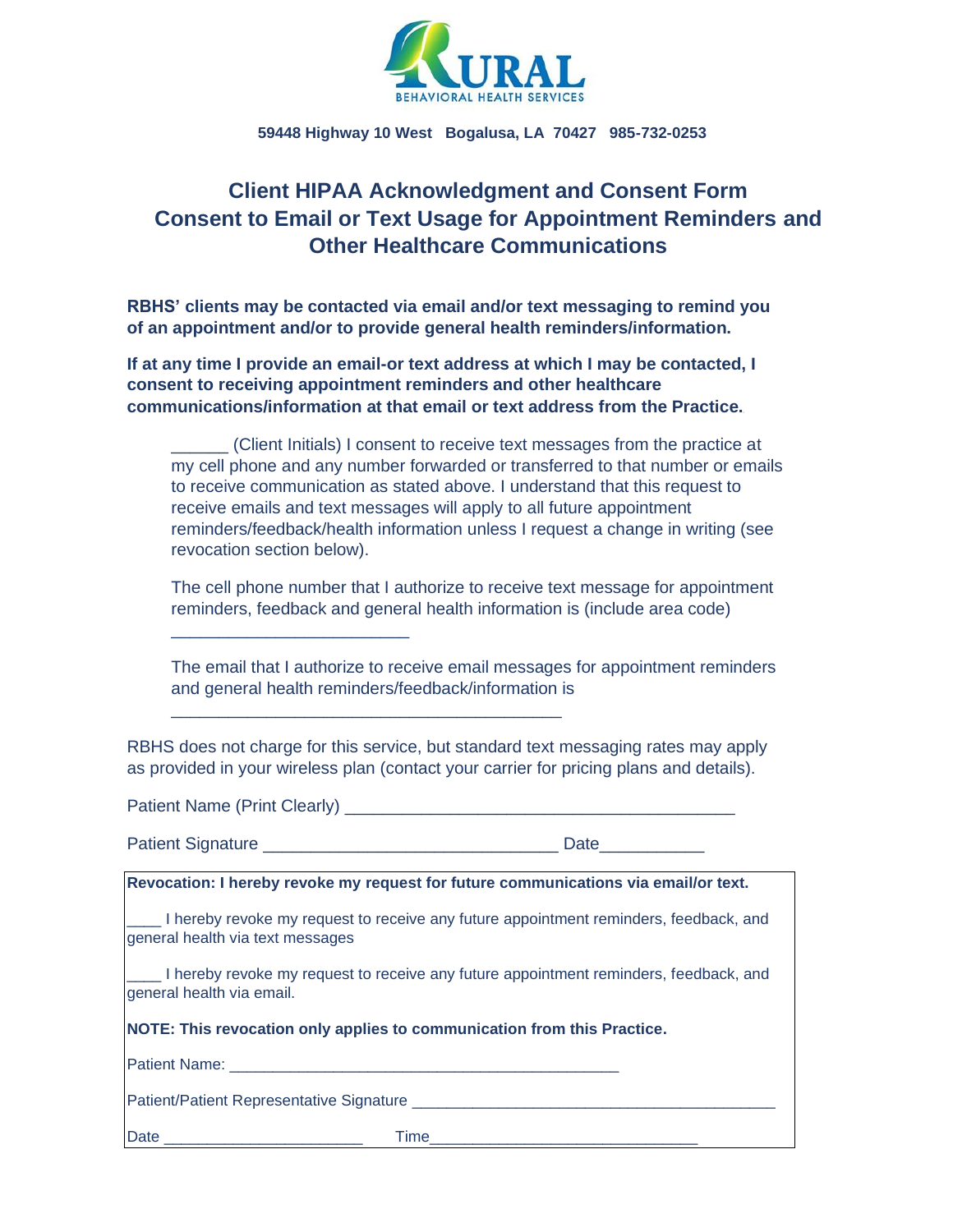

# **CONSENT TO THERAPY**

I acknowledge that I have received, have read (or have had read to me), and understand the "Information for Clients" brochure and/or other information about the therapy I am considering. I have had all my questions answered fully.

\_\_\_\_\_ I do hereby seek and consent to take part in the treatment by the therapist named below. I understand that developing a treatment plan with the therapist and regular reviewing our work toward meeting treatment goals are in my best interest. I agree to play an active role in this process.

\_\_\_\_\_ I understand that no promises have been made to me as to the results of treatment or of any procedures provided by this therapist.

I am aware that I may stop my treatment with this therapist at any time. The only thing I will still be responsible for is paying for the services I have already received. I understand that I may lose other services or may have to deal with other problems if I stop treatment. (For example, if my treatment has been court-ordered, I will have to answer to the court.

\_\_\_\_\_ I know that I must call to cancel an appointment at least 24 hours before the time of the appointment. If I do not cancel or do not show up, I will be charged for that appointment.

I am aware that an agent of my insurance company or other third-party may be given information about the type(s), cost(s), date, and providers of any service or treatment I receive. I understand that if payment for the services I receive here is not made, the therapist may stop my treatment.

 $\_$  , and the set of the set of the set of the set of the set of the set of the set of the set of the set of the set of the set of the set of the set of the set of the set of the set of the set of the set of the set of th

### **My signature below shows that I understand and agree with all these statement**

Signature of client (or person acting for client) Date Date

\_\_\_\_\_ I, the therapist, have discussed the issues above with the client(and/or his or her parent, guardian, or other representative) My observation of this person's behavior and responses give me no reason to believe that this person is not fully competent to give informed and willing consent.

\_\_\_\_\_\_\_\_\_\_\_\_\_\_\_\_\_\_\_\_\_\_\_\_\_\_\_\_\_\_\_\_\_\_\_\_\_\_\_\_\_\_\_\_\_\_\_ \_\_\_\_\_\_\_\_\_\_\_\_\_\_\_\_\_\_\_\_

Signature of Therapist **Date** Date **Date** Date **Date** 

Copy accepted by client/Copy kept by therapist This is strictly confidential patient medical records. Redisclosure or transfer is expressly prohibited by law.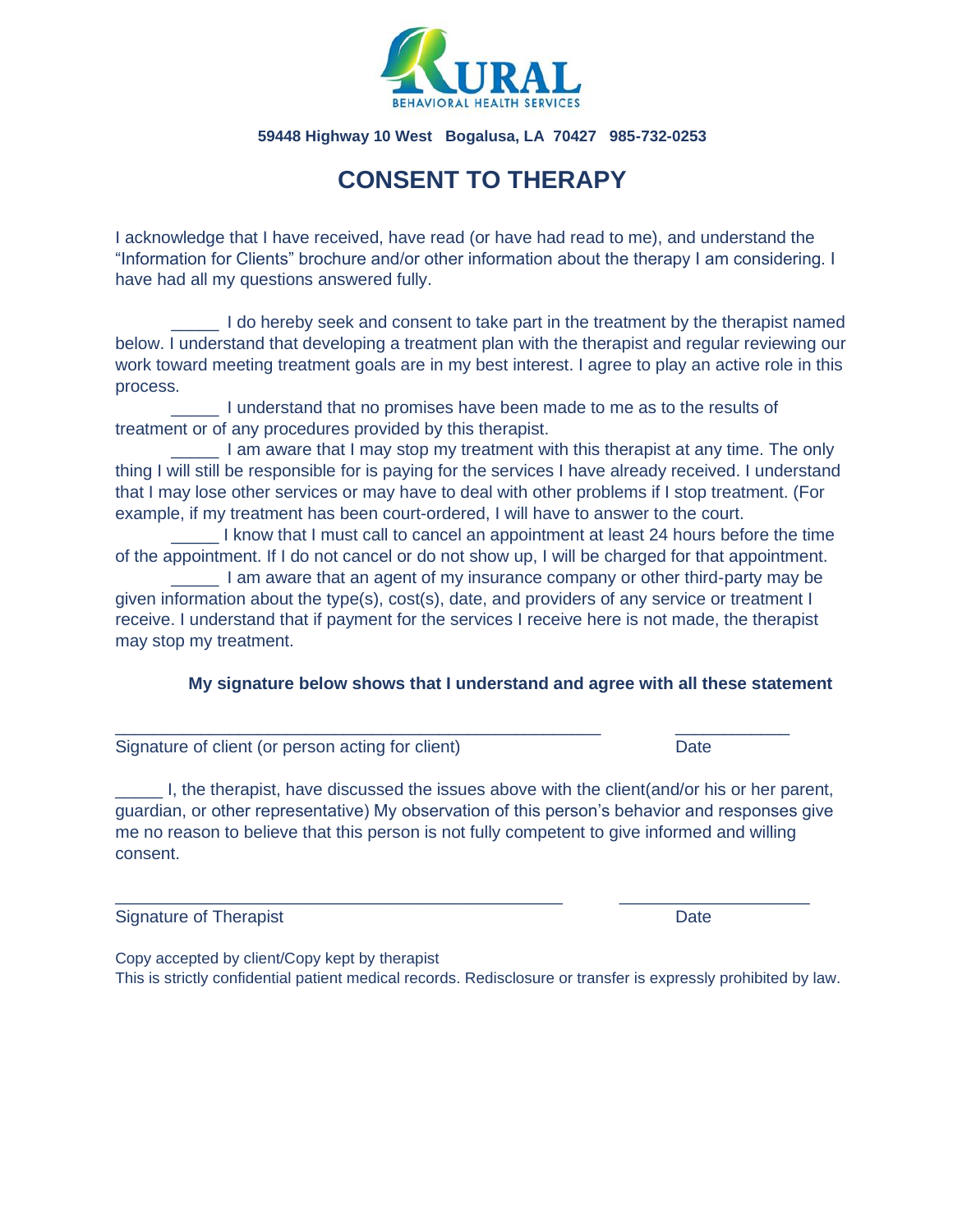**at all**  $\Box$ 

# **PATIENT HEALTH QUESTIONNAIRE- 9 (PHQ-9 )**

| Over the last 2 weeks, how often have you been bothered<br>by any of the following problems?<br>(Use " $\nu$ " to indicate your answer)<br>Not at all |                                                                                                                                                                                   |             | <b>Several</b><br>days | <b>More</b><br>than half<br>the days | <b>Nearly</b><br>every<br>day |
|-------------------------------------------------------------------------------------------------------------------------------------------------------|-----------------------------------------------------------------------------------------------------------------------------------------------------------------------------------|-------------|------------------------|--------------------------------------|-------------------------------|
| 1. Little interest or pleasure indoing things                                                                                                         |                                                                                                                                                                                   | $\Omega$    | $\mathbf{1}$           | 2                                    | 3                             |
| 2. Feeling down, depressed, or hopeless                                                                                                               |                                                                                                                                                                                   | $\mathbf 0$ | $\mathbf{1}$           | 2                                    | 3                             |
|                                                                                                                                                       | 3. Trouble falling or staying asleep, or sleeping too much                                                                                                                        | $\Omega$    | $\mathbf{1}$           | 2                                    | 3                             |
| 4. Feeling tired or having little energy                                                                                                              |                                                                                                                                                                                   | 0           | 1                      | 2                                    | 3                             |
| 5. Poor appetite or overeating                                                                                                                        |                                                                                                                                                                                   | 0           | $\mathbf{1}$           | 2                                    | 3                             |
| have let yourself or your family down                                                                                                                 | 6. Feeling bad about yourself - or that you are a failure or                                                                                                                      | 0           | $\mathbf{1}$           | 2                                    | 3                             |
| newspaper or watching television                                                                                                                      | 7. Trouble concentrating on things, such as reading the                                                                                                                           | 0           | $\mathbf{1}$           | 2                                    | 3                             |
|                                                                                                                                                       | 8. Moving or speaking so slowly that other people could have<br>noticed? Or the opposite - being so fidgety or restless<br>that you have been moving around a lot more than usual | 0           | $\mathbf{1}$           | 2                                    | 3                             |
| yourself in some way                                                                                                                                  | 9. Thoughts that you would be better off dead or of hurting                                                                                                                       | 0           | 1.                     | 2                                    | 3                             |
|                                                                                                                                                       | FOR OFFICE CODING $0 +$ $+$ $+$ $+$ $+$ $+$ $-$                                                                                                                                   |             |                        |                                      |                               |
|                                                                                                                                                       |                                                                                                                                                                                   |             |                        | =Total Score:                        |                               |
|                                                                                                                                                       | If you checked off any problems, how difficult have these problems made it for you to do your<br>work, take care of things at home, or get along with other people?               |             |                        |                                      |                               |
| <b>Not difficult</b>                                                                                                                                  | <b>Somewhat</b>                                                                                                                                                                   | <b>Very</b> |                        | <b>Extremely</b>                     |                               |

**difficult**  $\Box$ 

**difficult**  $\Box$ 

**difficult**  $\Box$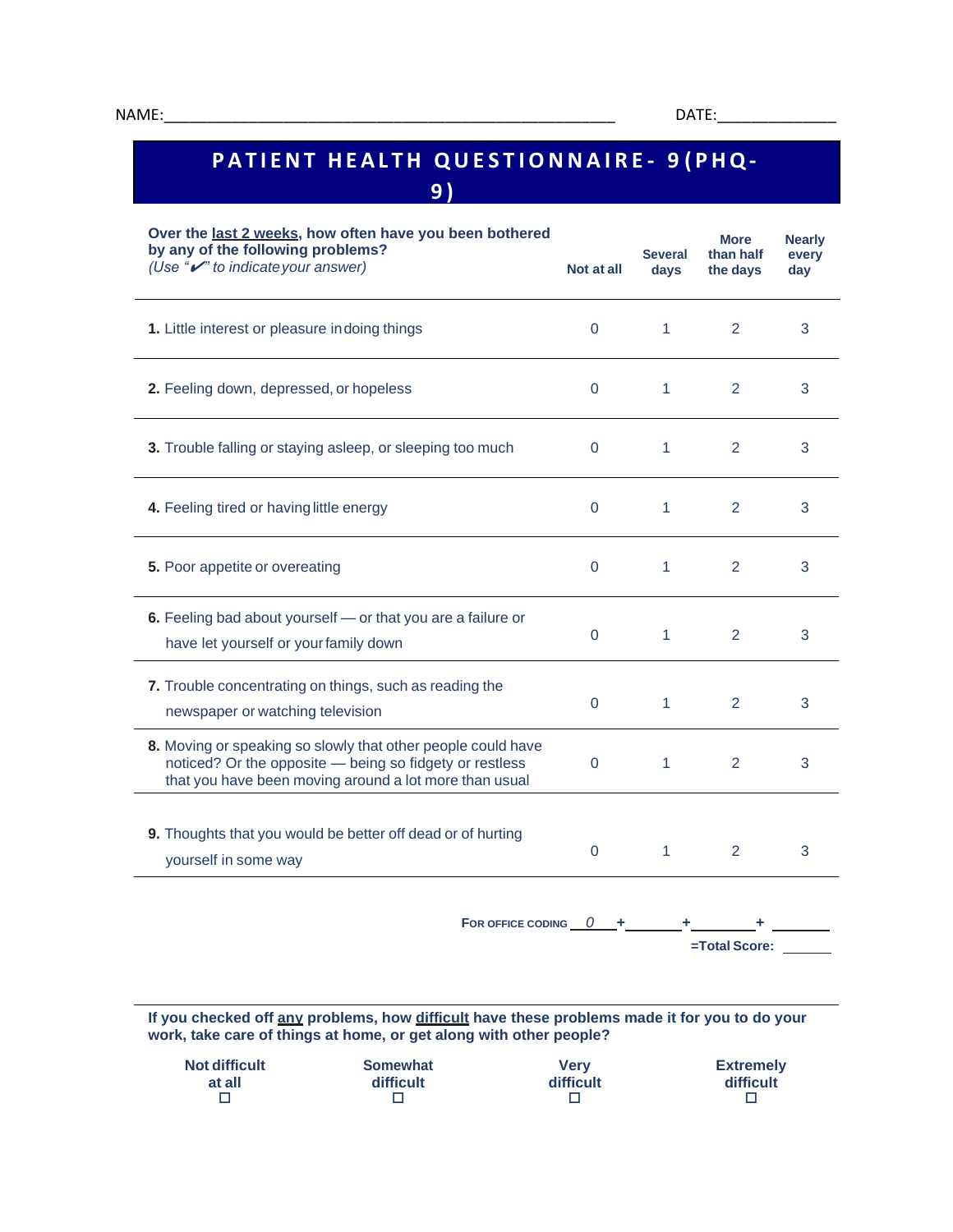Developed by Drs. Robert L. Spitzer, Janet B.W. Williams, Kurt Kroenke and colleagues, with an educational grant from Pfizer Inc. No permission required to reproduce, translate, display, or distribute.

# Generalized Anxiety Disorder 7-item (GAD-7) scale

|                                                                                       | DOB: the contract of the contract of the contract of the contract of the contract of the contract of the contract of the contract of the contract of the contract of the contract of the contract of the contract of the contr |                 |                       |                            |
|---------------------------------------------------------------------------------------|--------------------------------------------------------------------------------------------------------------------------------------------------------------------------------------------------------------------------------|-----------------|-----------------------|----------------------------|
|                                                                                       |                                                                                                                                                                                                                                |                 |                       |                            |
| Over the last 2 weeks, how often have you been<br>bothered by the following problems? | Not at<br>all                                                                                                                                                                                                                  | Several<br>days | Over half<br>the days | <b>Nearly</b><br>every day |
| 1. Feeling nervous, anxious, or on edge                                               | $\theta$                                                                                                                                                                                                                       | $\mathbf{1}$    | $\overline{2}$        | 3                          |
| 2. Not being able to stop or control worrying                                         | $\overline{0}$                                                                                                                                                                                                                 | $\mathbf{1}$    | 2                     | 3                          |
| 3. Worrying too much about different things                                           | $\overline{0}$                                                                                                                                                                                                                 | $\mathbf{1}$    | $\overline{2}$        | 3                          |
| 4. Trouble relaxing                                                                   | $\Omega$                                                                                                                                                                                                                       | 1               | $\overline{2}$        | 3                          |
| 5. Being so restless that it's hard to sit still                                      | $\overline{0}$                                                                                                                                                                                                                 | 1               | $\overline{2}$        | 3                          |
| 6. Becoming easily annoyed or irritable                                               | $\Omega$                                                                                                                                                                                                                       | $\mathbf{1}$    | $\overline{2}$        | 3                          |
| 7. Feeling afraid as if something awful might<br>happen                               | $\overline{0}$                                                                                                                                                                                                                 | $\mathbf{1}$    | $\overline{2}$        | 3                          |
| Add the score for each column                                                         | $+$                                                                                                                                                                                                                            | $^{+}$          | $^{+}$                |                            |
| Total Score (add your column scores) =                                                |                                                                                                                                                                                                                                |                 |                       |                            |

If you checked off any problems, how difficult have these made it for you to do your work, take care of things at home, or get along with other people?

Not difficult at all \_\_\_\_\_\_\_\_\_\_ Somewhat difficult Very difficult \_\_\_\_\_\_\_\_\_\_\_\_\_ Extremely difficult \_\_\_\_\_\_\_\_\_\_

Source: Spitzer RL, Kroenke K, Williams JBW, Lowe B. A brief measure for assessing generalized anxiety disorder. *Arch Inern Med.*  2006;166:1092-1097.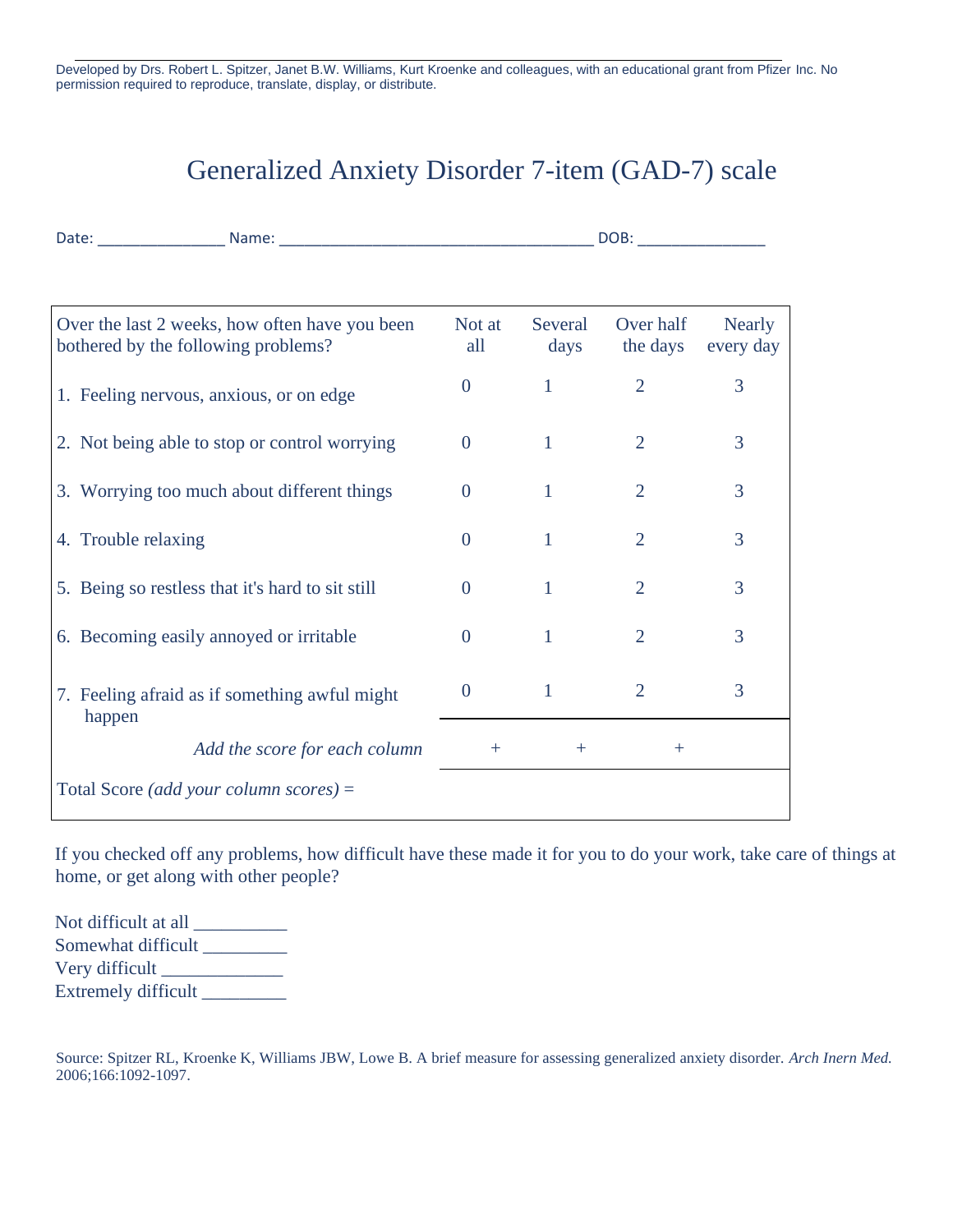

# **Patient Agreement – Drug Screen**

- I agree to take part in all aspects of the treatment plan that my doctor recommends for me.
- I agree to maintain an open and honest relationship with my doctor. I further agree to advise my doctor regarding any problem, potential problem, concern I may be experiencing from my prescription medication.
- \_\_\_\_\_ I accept the responsibility of taking my medication/administering medication to my children as prescribed.
- \_\_\_\_\_ I understand that if the analysis of my UDS (Urine Drug Screen) indicates that I have taken more of my prescription medication, or that directed, or there is no indication that I have been taking my medication, or there is a presence of an unauthorized prescription medication or illegal drug(s), I may be discharged from the program.
- I understand that my medication may be changed or adjusted to best benefit my treatment.
- I accept the responsibility of taking my prescription medication and I agree to take my prescription medication as directed.
- I understand that I may discontinue using my medication at any time and I agree to notify Rural Behavioral Health Services, LLC immediately upon discontinuing the use of my medication. I will not hold the agency or its doctor responsible for any issues, circumstances or situations that may occur as a result of me discontinuing my medications.

My signature indicates that I understand and agree to abide by each issue displayed on this page and I understand that if I fail to abide to any issue displayed on this page, I may be discharged from this practice.

\_\_\_\_\_\_\_\_\_\_\_\_\_\_\_\_\_\_\_\_\_\_\_\_\_\_\_\_\_\_\_\_\_\_\_ \_\_\_\_\_\_\_\_\_\_\_\_\_\_\_\_\_\_\_\_\_\_\_\_\_\_\_\_\_\_\_\_\_\_\_\_\_\_

Patient's Name (Printed) Patient's Name (signature) Signature/Date

I attest that I have explained each issue displayed on this page to said patient and said patient indicated their understanding of each issue by affixing their initials next to each issue and signing the bottom of each page.

Staff's Signature/Date

\_\_\_\_\_\_\_\_\_\_\_\_\_\_\_\_\_\_\_\_\_\_\_\_\_\_\_\_\_\_\_\_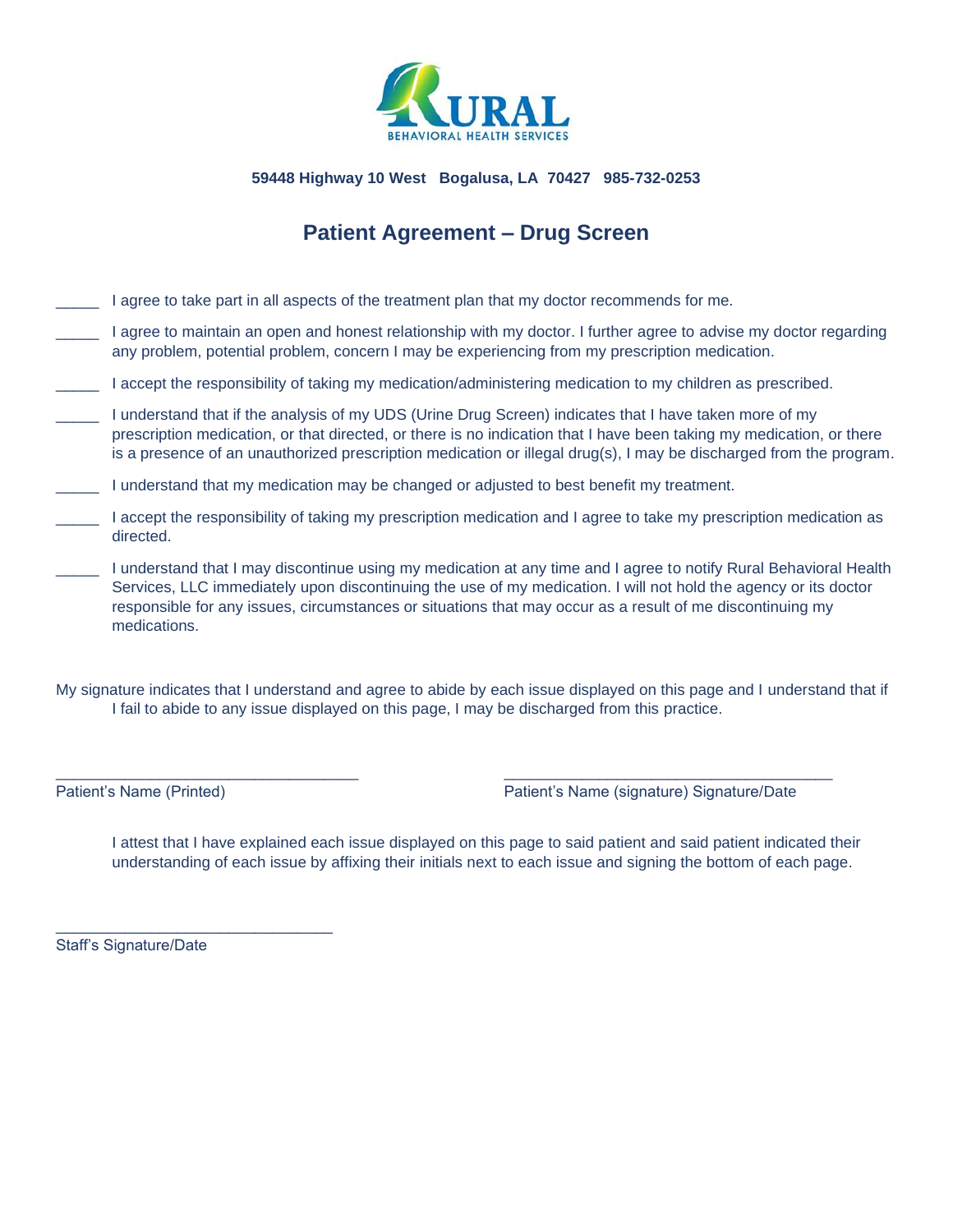

Client's Name **Date** 

## **NOTICE TO INDIVIDUAL: PLEASE READ THIS CAREFULLY AND ASK QUESTIONS IF YOU DO NOT UNDERSTAND ANY PART OF IT**

I have been told about and have been given written information about the following recommended medicine(s):

## **RECOMMEDED MEDICINIE(S) AND DOSAGE**

I understand that the dosage of the medicine(s) may change based on my condition. The physician has talked with me about the following:

- What medicine(s) I will be taking.
- What the medicine(s) are intended to do for me.
- Whether the medicine(s) chosen for me requires periodic blood testing.
- The possible side effects, risks, and benefits of the medicine(s)
- Any food-drug interaction which may occur with the medicine(s)

\_\_\_\_\_\_\_\_\_\_\_\_\_\_\_\_\_\_\_\_\_\_\_\_\_\_\_\_\_\_\_\_\_\_\_\_\_\_\_\_\_\_\_\_\_\_\_\_\_\_\_\_\_\_\_\_\_\_\_\_\_

\_\_\_\_\_\_\_\_\_\_\_\_\_\_\_\_\_\_\_\_\_\_\_\_\_\_\_\_\_\_\_\_\_\_\_\_\_\_\_\_\_\_\_\_\_\_\_\_\_\_\_\_\_\_\_\_\_\_\_\_\_

\_\_\_\_\_\_\_\_\_\_\_\_\_\_\_\_\_\_\_\_\_\_\_\_\_\_\_\_\_\_\_\_\_\_\_\_\_\_\_\_\_\_\_\_\_\_\_\_\_\_\_\_\_\_\_\_\_\_\_\_\_

\_\_\_\_\_\_\_\_\_\_\_\_\_\_\_\_\_\_\_\_\_\_\_\_\_\_\_\_\_\_\_\_\_\_\_\_\_\_\_\_\_\_\_\_\_\_\_\_\_\_\_\_\_\_\_\_\_\_\_\_\_

I understand that I have a right to refuse to take medicine(s) and what can happen if I refuse.

### **CONSENT**

- $\Box$  I agree to take the medicine(s) listed above.
- $\Box$  I do not agree to take the medicine(s) above

Psychologist Signature

Client Signature

Guardian Signature

Guardian Printed Name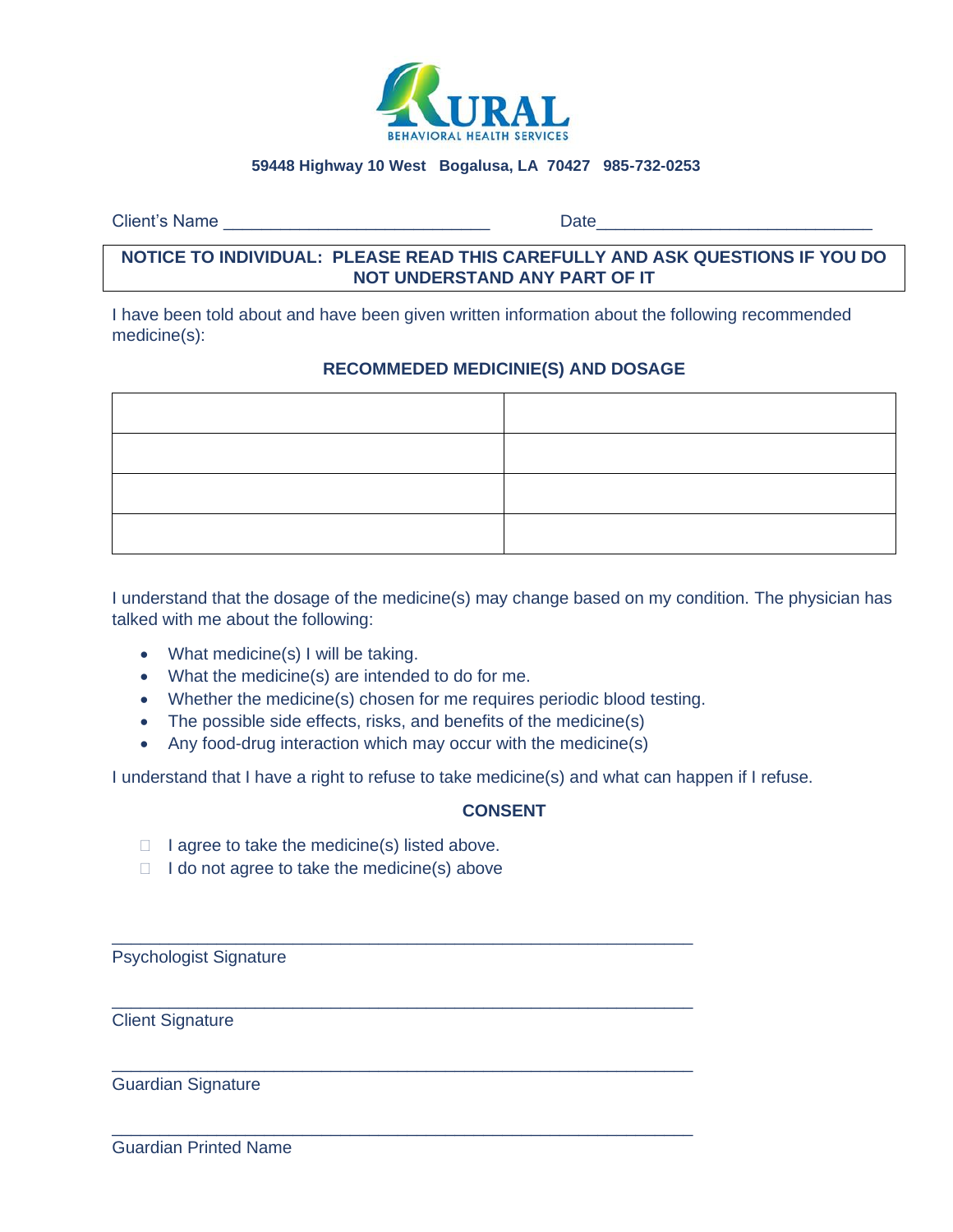

# **CLIENT INFORMATION**

| Client Name: <u>Name:</u> Name: Name: Name: Name: Name: Name: Name: Name: Name: Name: Name: Name: Name: Name: Name: Name: Name: Name: Name: Name: Name: Name: Name: Name: Name: Name: Name: Name: Name: Name: Name: Name: Name: Nam |                                                                                                                 |
|-------------------------------------------------------------------------------------------------------------------------------------------------------------------------------------------------------------------------------------|-----------------------------------------------------------------------------------------------------------------|
| Parent Name/Legal Guardian (if client is a minor): ______________________________                                                                                                                                                   |                                                                                                                 |
|                                                                                                                                                                                                                                     |                                                                                                                 |
|                                                                                                                                                                                                                                     |                                                                                                                 |
|                                                                                                                                                                                                                                     |                                                                                                                 |
|                                                                                                                                                                                                                                     |                                                                                                                 |
|                                                                                                                                                                                                                                     | Adult Client's Occupation: Adult Client's Occupation: Adult Client's Occupation:                                |
|                                                                                                                                                                                                                                     |                                                                                                                 |
|                                                                                                                                                                                                                                     | Phone (h): No Construction of Messages okay at home? Yes No Construction of the Messages okay at home? Yes      |
|                                                                                                                                                                                                                                     |                                                                                                                 |
|                                                                                                                                                                                                                                     | Text Messages okay? Yes ________ No _______                                                                     |
|                                                                                                                                                                                                                                     | Messages okay at work? Yes______ No _____                                                                       |
|                                                                                                                                                                                                                                     |                                                                                                                 |
|                                                                                                                                                                                                                                     | How did you find out about Rural Behavioral Health Services? The Community of the Community of the Community of |
|                                                                                                                                                                                                                                     |                                                                                                                 |

## **INSURANCE INFORMATION**

## PRIMARY INSURANCE

| Type of Insurance: (check one) ___Medicaid ___Medicare ____Tri-Care ___Private Insurance ___Self-Pay          |  |  |  |  |  |
|---------------------------------------------------------------------------------------------------------------|--|--|--|--|--|
|                                                                                                               |  |  |  |  |  |
|                                                                                                               |  |  |  |  |  |
|                                                                                                               |  |  |  |  |  |
|                                                                                                               |  |  |  |  |  |
| Date of Birth of Subscriber? _________________________________Subscriber's phone number: ____________________ |  |  |  |  |  |
|                                                                                                               |  |  |  |  |  |
| Client Relationship to Subscriber: _________self, _________ spouse, _________child, _________ other           |  |  |  |  |  |
| *SECONDARY INSURANCE (please fill out if there is a second insurance)                                         |  |  |  |  |  |
|                                                                                                               |  |  |  |  |  |
| ID Number: __________________________Group Number: _____________________________                              |  |  |  |  |  |
| Insurance Customer Service Telephone Number: ___________________________________                              |  |  |  |  |  |
| Name of Subscriber (person who carries insurance): _____________________________                              |  |  |  |  |  |
|                                                                                                               |  |  |  |  |  |
|                                                                                                               |  |  |  |  |  |
| Client Relationship to Subscriber: _______self, _________ spouse, ________child, ________ other               |  |  |  |  |  |